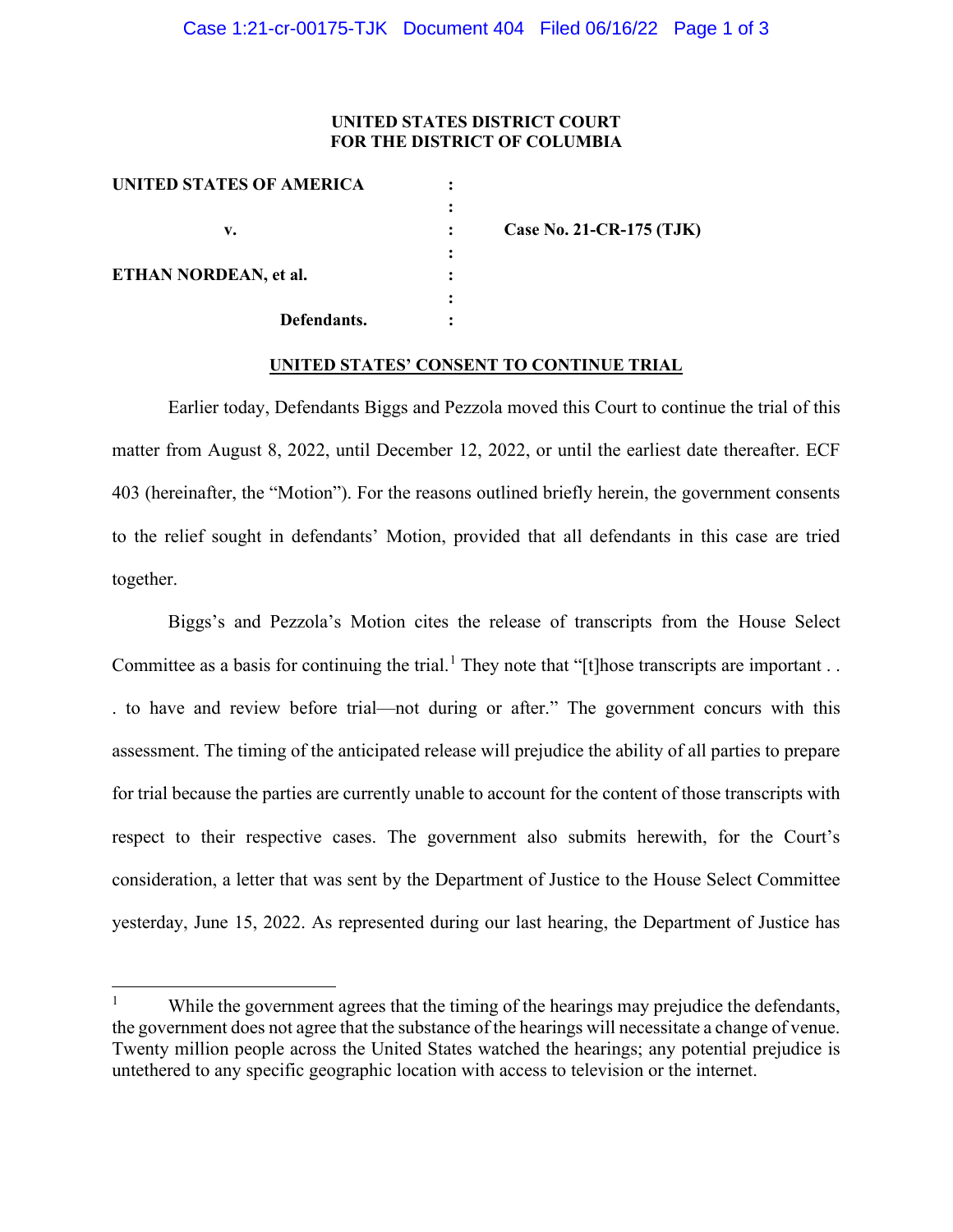## Case 1:21-cr-00175-TJK Document 404 Filed 06/16/22 Page 2 of 3

neither access to the transcripts, nor the ability to compel Congress, a co-equal branch of government, to provide copies of the transcripts. While we do not know precisely when copies of the transcripts will be released, if they are released as currently anticipated in early September 2022, the parties to this trial will face unique prejudice because the jury for the August 8 trial will have already been sworn and jeopardy will have already attached.

In consenting to the motion to continue, the government does not consent and will oppose any motion to sever any of the defendants from a trial in this matter. As this Court has held, "[s]everance is a proper remedy only when the defendant has met the 'heavy burden' of showing that joinder would violate his constitutional rights. The defendant must show that the threatened prejudice is of a type that requires *severance*, and no less intrusive alternative." ECF 339, *quoting United States v. Gray*, 173 F. Supp. 2d 1, 7 (D.D.C. 2001). The government's position is that Biggs and Pezzola are rightly joined with Tarrio, Nordean, and Rehl, and, *inter alia*, judicial economy counsels strongly in favor of trying these defendants together.

WHEREFORE, and for good cause shown and any other reasons that this Court may consider, the government consents to the relief sought in the Motion and asks that this Court continue the trial until on or after December 12, 2022.

Respectfully submitted,

MATTHEW M. GRAVES United States Attorney DC Bar No. 481052

By: */s/ Jasen McCulleugh* 

JASON B.A. MCCULLOUGH D.C. Bar No. 998006; NY Bar No. 4544953 ERIK M. KENERSON